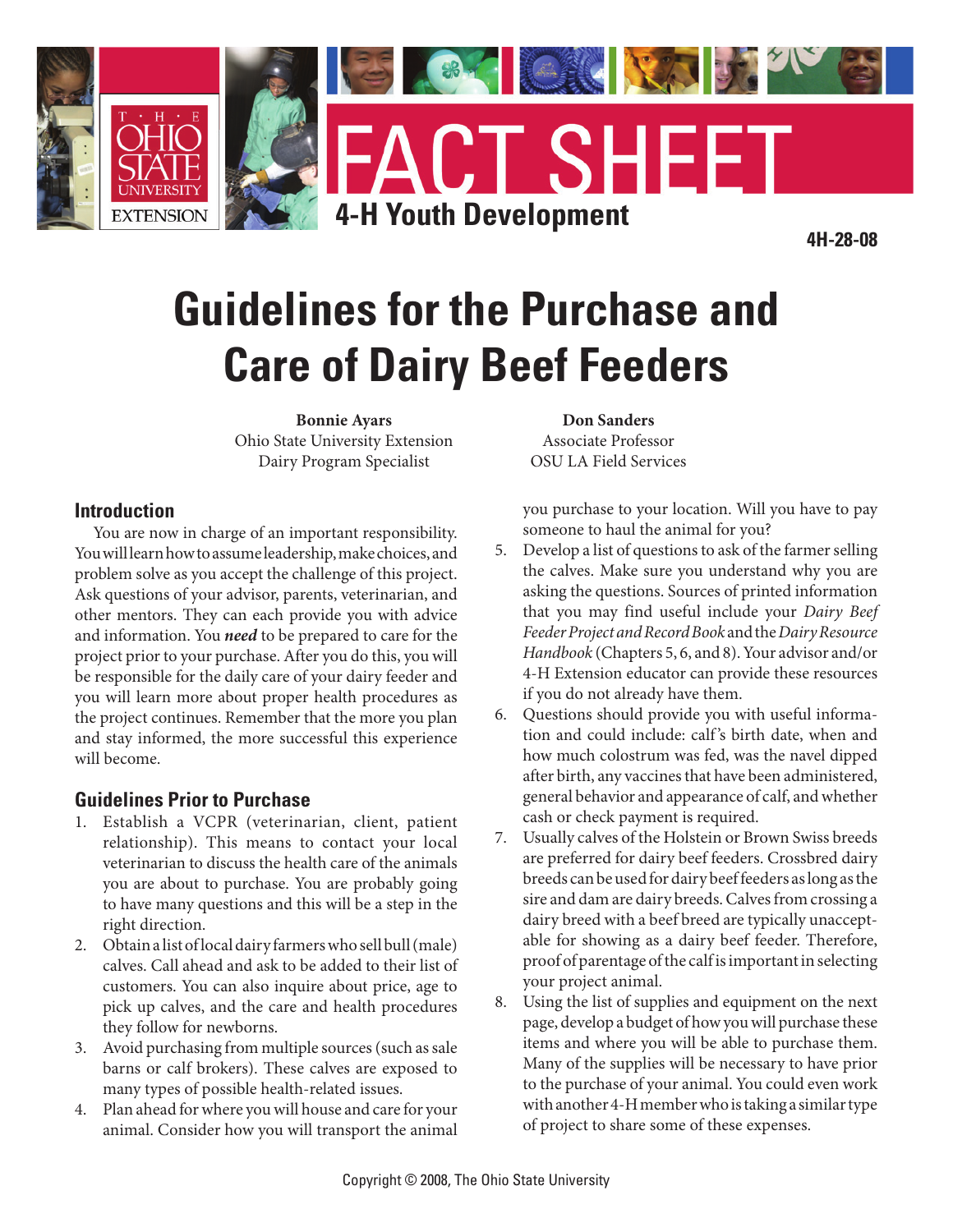# **Supplies and Equipment**

- Enough space for a pen must be provided to allow 25 1. to 30 square feet per animal.
- 2. Rectal thermometer Best source of information about your animal's health.
- Weight tape Needed to record your animal's growth 3. and weight gain. It is needed to fill in your project book.
- Resource books mentioned on the previous page 4. and/or web sites with information to assist you.
- Calf milk replacer Read the tag and purchase one 5. that contains 20% or better for fat, 20% or better for protein, and less than 0.5% fiber. A whole milk diet is also acceptable.
- 6. Bottle and nipple that is sized for adequate flow. You may need to adjust the opening.
- 7. Clean buckets one for grain and another one for milk — that can also be filled with water after the calf has been weaned from milk. Cleanliness is essential.
- Use diluted bleach to sanitize bottle, nipple, and 8. buckets.
- Bedding material for your calf 's pen; it should be 9. absorbent to always provide a dry environment.
- Grain that is formulated as a calf starter. 10.
- 11. Medications according to your veterinarian's recommendations that cover a variety of health issues, preventative vaccines, and electrolytes in case of scours (diarrhea).
- 12. Be sure to *read* labels and *follow* all directions to meet quality assurance standards.

# **Purchasing Your Dairy Beef Feeder**

- Arrange a time that is convenient for both you and 1. the farmer to go to the farm. Arrive on time and be prepared to transport your calf.
- As you ask questions, be polite and demonstrate your 2. genuine interest.
- Do not pick up a calf until it has received all of its 3. needed colostrums, and preferably pick it up when it is at least 2 to 3 days of age.
- Look for a calf that has a thick brisket, broad at the 4. shoulders, and has a wide loin (see figures 1, 2, and 3).
- Do your own visual inspection of the calf and check 5. the following:
	- \_\_\_\_ Calf appears alert and active.
	- \_\_\_\_ Ears are not droopy.
	- \_\_\_\_ Nose is clear and free of mucus.
	- \_\_\_\_ Breathing appears to be normal.
	- \_\_\_\_ Tail is dry with no signs of diarrhea.
	- \_\_\_\_ Feces in pen appear light brown in color, pasty, and void of blood.
- \_\_\_\_ Environment appears clean, dry, and ventilated.
	- Navel area is dry and free of swelling.
- Assist in loading the calf and provide transportation 6. that is safe and warm.

#### *Muscle Thickness Scores*



*Figure 1.* No. 1—Minimum qualifications: slightly thick muscled throughout; thrifty; moderate width between rear and front legs. Slight covering of fat.



*Figure 2.* No. 2—Minimum qualifications: narrow through forequarter and stifle area; thrifty; front and rear leg set close together.



*Figure 3.* No. 3—Minimum qualifications: thrifty; less thickness than No. 2 grade.

Source: *Dairy Market Feeder*, 4-H 121. (1996). Columbus, OH: Ohio State University Extension.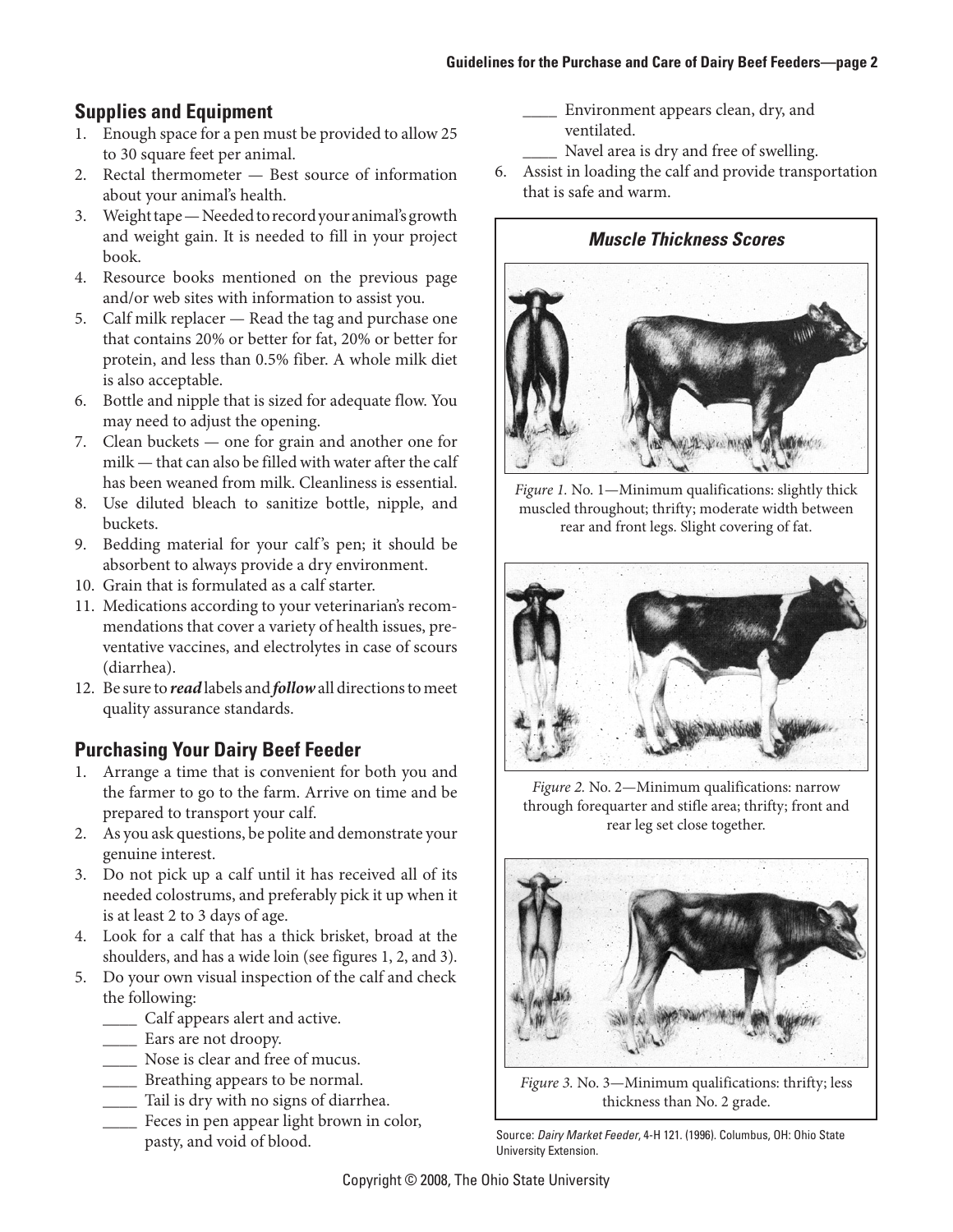### **Routine Care of Your Project**

- 1. You now have the daily commitment to your animal's needs.
- 2. Select a name that fits the calf's personality and provide identification in the form of a tag or tattoo.
- 3. For the next two weeks, inspect the navel for infection and take your animal's rectal temperature twice daily and keep a chart of the results. The temperature will probably be slightly higher in the afternoon/evening. The average temperature should be 100 to 101.5 degrees Fahrenheit. It may not be the most pleasant chore, but it will provide you with facts that can help you evaluate the general health of your project.
- Carefully mix your calf replacer according to label 4. directions and feed approximately two quarts, two times a day, at the proper temperature. Being consistent with the amount and blend of the milk replacer is essential. If the weather changes so that the average temperature drops to less than 32 degrees Fahrenheit, you may need to feed three times a day as your calf will need the additional energy to stay warm.
- Provide clean water daily. You can do this prior to the 5. calf drinking milk from a bucket. Sometimes, curiosity leads the calf to the bucket, so the next step of the calf drinking milk from a bucket comes more naturally.
- Provide all the calf starter that your animal will eat 6. in one day because fresh feed should be provided daily.
- When your calf is 7 to 10 days old, you may attempt 7. to train it to drink from a bucket. Lead its head into the bucket as it sucks on your fingers, and even put the nipple into the bucket to "bait" it into the milk. After all, the calf has been sucking and angling its neck upwards and now it must learn to look down and drink. Some do it easily and others can challenge your patience. If you are having difficulty, just try again in a few days. Do not attempt this process when the weather is cold or when your animal is under stress! Pages 42 and 43 of your *Dairy Beef Feeder Project Book* provide helpful information.

#### **Health and Veterinarian Care Guidelines**

These are *only* general guidelines. Your veterinarian's plan is the one you should follow. These guidelines demonstrate the importance of establishing a VCPR.

Administer a modified live, 4-way vaccine, five days 1. after purchase and a booster at the end of a month. At the end of two weeks, vaccinate with a 7-way clostridium product. Follow all label directions and

record all health information in your project book. Have your veterinarian or 4-H educator assist you with vaccination procedures.

- At four to six weeks of age, a tetanus shot is very 2. important if a band is used to castrate your calf. Discuss this with your veterinarian.
- Decide on the method of dehorning your calf. An 3. electric dehorner can provide better results and less stress than other methods. At one month of age, or just as soon as the horn buttons can readily be felt, would be a good time to dehorn, but avoid doing this when you are giving vaccines.
- Castration should be done by your veterinarian. 4. Discuss the methods and select one that you prefer. This should be done when the calf is less than 10 weeks old.
- The first two weeks are very important for you and 5. the calf. It is important that you carefully observe your calf to sharpen your sense of its visual appearance and smell for any of the routine health issues that might happen. You will be glad that you learned how to take your animal's temperature. It can provide information that the calf cannot!

*Here are some of the common health-related illnesses:*

#### *Scours (Diarrhea)*

**Symptoms**: Looseness of bowels and thin feces that are foul-smelling. You may not see it but look for a wet tail and tail head.

**Treatment**: Can include electrolytes as the animal can quickly dehydrate. Some good methods for determining dehydration are to stand in front of the calf and evaluate its eyes to see if they appear sunken. Another technique is to pinch the skin on the side of the neck and "tent" it. This means to raise it from the body and watch for how long it takes to return to normal. Skin of healthy calves will return to normal within three seconds. A dehydrated calf 's skin will stay "tented" for up to 10 seconds. The longer it takes to eliminate the wrinkle, the more severe the dehydration. Again, consult your veterinarian for treatment, but have all temperature readings and symptoms recorded beforehand. Feed smaller amounts at each feeding and more times daily. Do not remove milk from the calf 's diet. Feed electrolytes at least 15 to 30 minutes prior to feeding milk. If the calf will not drink from a bucket, try the bottle.

#### *Pneumonia*

**Symptoms**: High temperature, coughing, rapid breathing, and generally slow actions of animal; this can even result after scours.